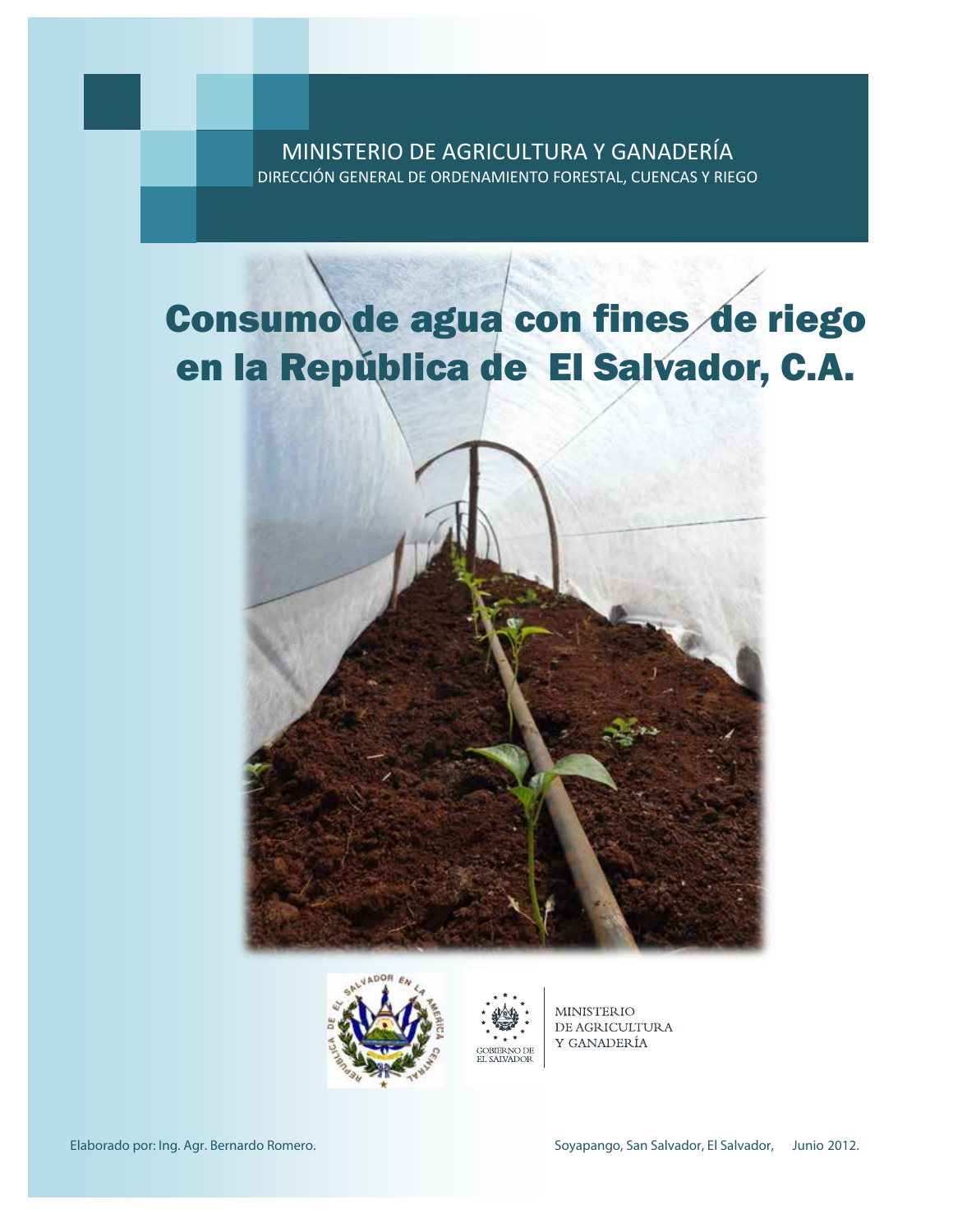## **TEMPORADA DE RIEGO 2010 - 2011**

| ÁREA TOTAL BAJO RIEGO (HA)                      | 16.671.13    |
|-------------------------------------------------|--------------|
| CAUDAL ASIGNADO POR TEMPORADA (M <sup>3</sup> ) | 392545,984.3 |

|                     | <b>MUNICIPIO</b>       | ÁREA REGADA    |            | <b>CAUDAL ASIGNADO POR</b> |  |
|---------------------|------------------------|----------------|------------|----------------------------|--|
| <b>DEPARTAMENTO</b> |                        | HA             | <b>MZS</b> | TEMPORADA $(M^3)$          |  |
|                     | AHUACHAPAN             | 3.85           | 5.5        | 93312                      |  |
|                     | ATIQUIZAYA             | 19.22          | 27.46      | 943488                     |  |
| AHUACHAPÁN          | <b>GUAYMANGO</b>       | 232.96         | 332.8      | 2861568                    |  |
|                     | JUJUTLA                | 118.83         | 169.76     | 7641216                    |  |
|                     | SAN FRANCISCO MENENDEZ | 60.42          | 86.31      | 2117689.92                 |  |
|                     | SAN PEDRO PUXTLA       | $\overline{7}$ | 10         | 129600                     |  |
|                     | <b>SUB-TOTAL</b>       | 442.28         | 631.83     | 13786,873.92               |  |
|                     | <b>DOLORES</b>         | 2.79           | 3.99       | 124416                     |  |
| <b>CABAÑAS</b>      | <b>ILOBASCO</b>        | 2.1            | З          | 20736                      |  |
|                     | <b>SUB-TOTAL</b>       | 4.89           | 6.99       | 145,152.00                 |  |
|                     | LA REINA               | 0.78           | 1.11       | 1306368                    |  |
| CHALATENANGO        | NUEVA CONCEPCION       | 215.3          | 307.57     | 6163776                    |  |
|                     | <b>SAN IGNACIO</b>     | 82.89          | 118.41     | 7516800                    |  |
|                     | <b>SUB-TOTAL</b>       | 298.97         | 427.09     | 14986,944.00               |  |
|                     | COJUTEPEQUE            | 1.55           | 2.21       | 217728                     |  |
| CUSCATLÁN           | EL CARMEN              | 1.46           | 2.09       | 208656                     |  |
|                     | <b>SUB-TOTAL</b>       | 3.01           | 4.3        | 426,384.00                 |  |
|                     | <b>CIUDAD ARCE</b>     | 490.8          | 701.14     | 311040                     |  |
|                     | COLON                  | 210.22         | 300.31     | 404352                     |  |
|                     | LA LIBERTAD            | 13.3           | 19         | 435456                     |  |
| LA LIBERTAD         | QUEZALTEPEQUE          | 85.3           | 121.86     | 1524096                    |  |
|                     | SAN JUAN OPICO         | 305            | 435.71     | 7402752                    |  |
|                     | SANTA TECLA            | $\overline{7}$ | 10         | 870912                     |  |
|                     | TALNIQUE               | 0.4            | 0.57       | 456192                     |  |
|                     | <b>SUB-TOTAL</b>       |                | 1,588.59   | 11404.800.00               |  |
|                     | SAN JUAN NONUALCO      | 2.1            | З          | 72576                      |  |
|                     | SAN LUIS TALPA         | 14             | 20         | 1016064                    |  |
| LA PAZ              | SANTIAGO NONUALCO      | 229.4          | 327.71     | 6640704                    |  |
|                     | ZACATECOLUCA           | 548.5          | 783.57     | 40602384                   |  |
| <b>SUB-TOTAL</b>    |                        | 794            | 1,134.28   | 48331,728.00               |  |
|                     | EL CARMEN              | 13.3           | 19         | 762048                     |  |
|                     | LA UNION               | 5.23           | 7.47       | 419904                     |  |
| LA UNIÓN            | PASAQUINA              | 3.5            | 5          | 108864                     |  |
|                     | POLOROS                | 13.3           | 19         | 248832                     |  |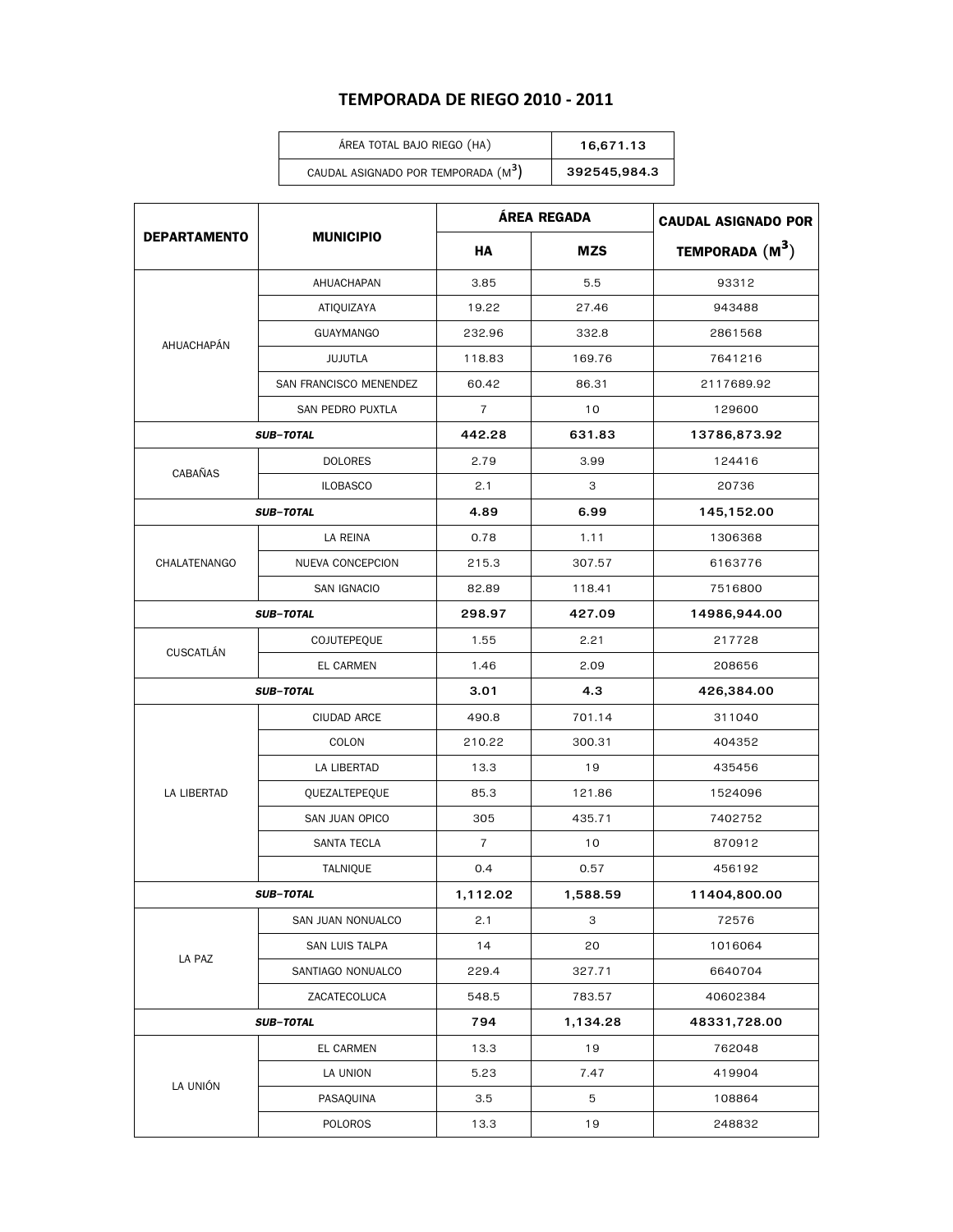|                     | <b>SAN ALEJO</b>          | 8.39      | 11.99     | 163296        |
|---------------------|---------------------------|-----------|-----------|---------------|
| <b>SUB-TOTAL</b>    |                           | 43.72     | 62.46     | 1702,944.00   |
|                     | CHILANGA                  | 1.05      | 1.5       | 155520        |
|                     | <b>GUATAJIAGUA</b>        | 26.25     | 37.5      | 528768        |
| MORAZÁN             | SENSEMBRA                 | 0.76      | 1.09      | 68688         |
|                     | YAMABAL                   | 45.44     | 64.91     | 601344        |
|                     | <b>SUB-TOTAL</b>          | 73.5      | 105       | 1354,320.00   |
|                     | CHAPELTIQUE               | 252       | 360       | 16329600      |
| SAN MIGUEL          | EL TRANSITO               | 80.5      | 115       | 1197504       |
|                     | <b>SAN MIGUEL</b>         | 44.1      | 63        | 3102624       |
|                     | <b>SUB-TOTAL</b>          | 376.6     | 538       | 20629,728.00  |
|                     | <b>APOPA</b>              | 14        | 20        | 326592        |
| <b>SAN SALVADOR</b> | SANTO TOMAS               | 10.5      | 15        | 909014.4      |
|                     | <b>SUB-TOTAL</b>          | 24.5      | 35        | 1235,606.4    |
|                     | <b>SAN VICENTE</b>        | 1.19      | 1.7       | 108864        |
| <b>SAN VICENTE</b>  | <b>TECOLUCA</b>           | 486.96    | 695.66    | 19012320      |
|                     | <b>SUB-TOTAL</b>          | 488.15    | 697.36    | 19121,184.00  |
|                     | CANDELARIA DE LA FRONTERA | 18.18     | 25.97     | 435456        |
|                     | CHALCHUAPA                | 0.47      | 0.67      | 57024         |
|                     | EL PORVENIR               | 14.66     | 20.94     | 931824        |
| <b>SANTA ANA</b>    | <b>METAPAN</b>            | 19.75     | 28.21     | 1736640       |
|                     | SANTA ANA                 | 161.5     | 230.71    | 4681152       |
|                     | SANTIAGO DE LA FRONTERA   | 7.56      | 10.8      | 1345248       |
|                     | TEXISTEPEQUE              | 1.4       | 2         | 44064         |
| <b>SUB-TOTAL</b>    |                           | 223.52    | 319.3     | 9231,408.00   |
|                     | <b>ACAJUTLA</b>           | 5965.79   | 8522.56   | 80046144      |
|                     | CALUCO                    | 362.67    | 518.1     | 11373696      |
|                     | <b>IZALCO</b>             | 505.59    | 722.27    | 16096320      |
|                     | <b>JUAYUA</b>             | 59.5      | 85        | 689472        |
|                     | NAHUILINGO                | 1585.5    | 2265      | 50398848      |
| SONSONATE           | NAHUIZALCO                | 325.13    | 464.47    | 4354560       |
|                     | SAN ANTONIO DEL MONTE     | 36.44     | 52.06     | 2365200       |
|                     | SAN JULIAN                | 21.1      | 30.14     | 987552        |
|                     | SANTO DOMINGO DE GUZMAN   | 113.73    | 162.47    | 4162752       |
|                     | SONSONATE                 | 3134.07   | 4477.24   | 64105344      |
|                     | SONZACATE                 | 53.43     | 76.33     | 870912        |
| <b>SUB-TOTAL</b>    |                           | 12,162.95 | 17,375.64 | 235450,800.00 |
|                     | <b>CONCEPCION BATRES</b>  | 173.6     | 248       | 6687360       |
| <b>USULUTÁN</b>     | <b>JIQUILISCO</b>         | 312.18    | 445.97    | 4554148       |
|                     | MERCEDES UMANA            | 3.5       | 5         | 373244        |
|                     | PUERTO EL TRIUNFO         | 55        | 78.57     | 580608        |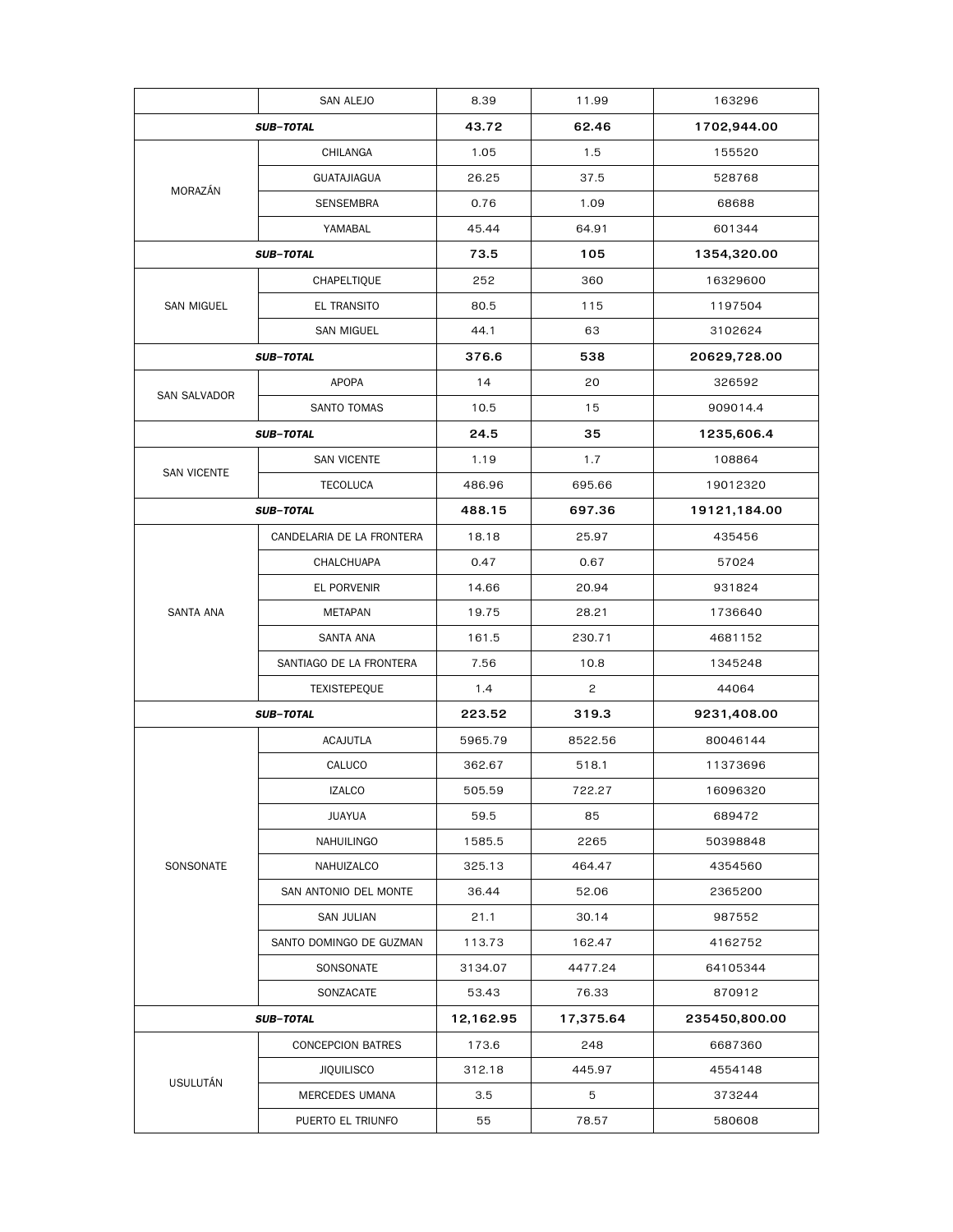|                  | SAN DIONISIO    | 76.64     | 109.49    | 2480544      |
|------------------|-----------------|-----------|-----------|--------------|
|                  | <b>USULUTAN</b> | 2.1       | 3         | 62208        |
| <b>SUB-TOTAL</b> |                 | 623.02    | 890.03    | 14738,112.00 |
| <b>TOTAL</b>     |                 | 16,671.13 | 23,815.87 | 392545,984.3 |

FUENTE: SINGAR / DGFCR / MAG



FUENTE: SINGAR / DGFCR / MAG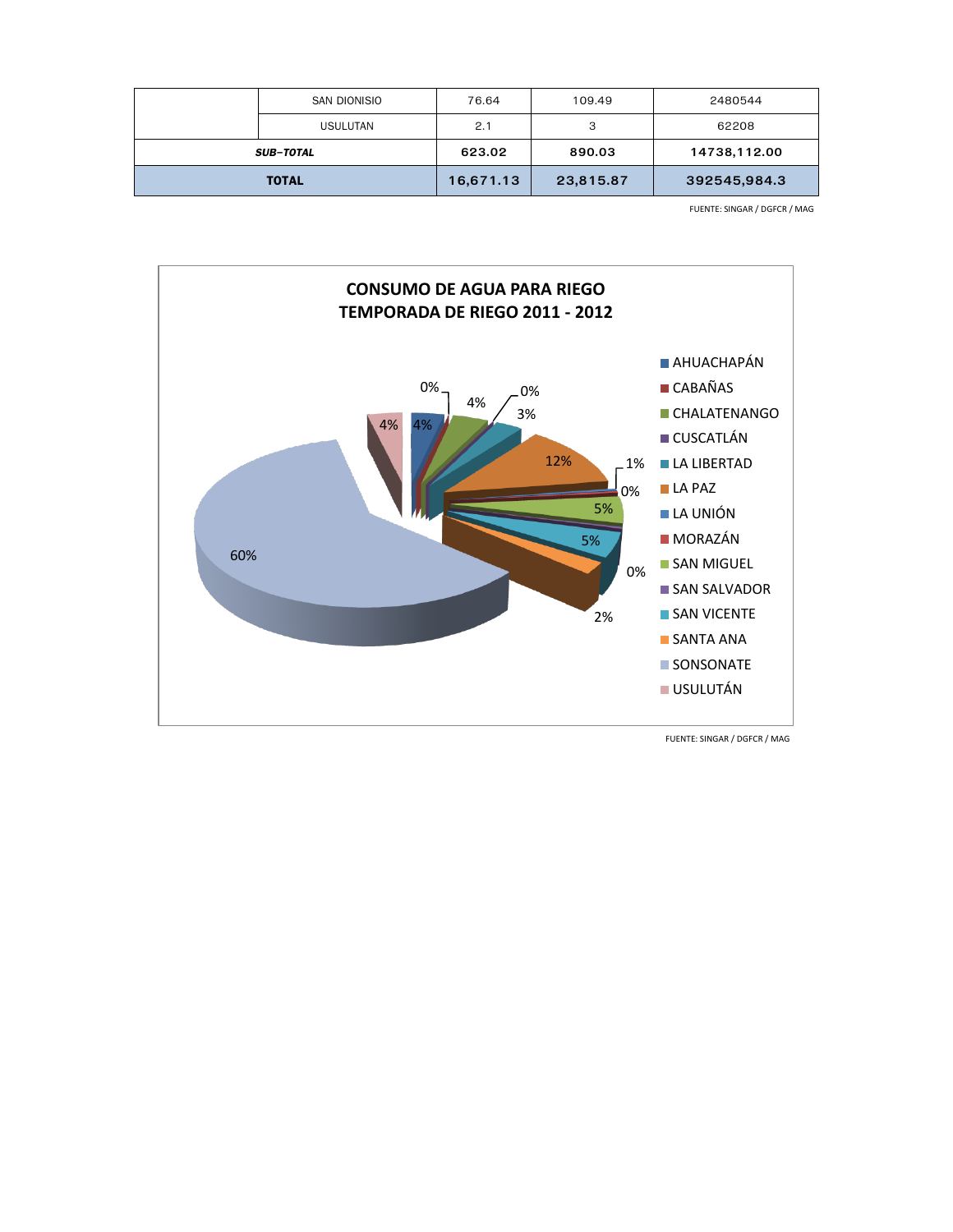## **TEMPORADA DE RIEGO 2011 - 2012**

| ÁREA TOTAL BAJO RIEGO (HA)                      | 15,782.30     |
|-------------------------------------------------|---------------|
| CAUDAL ASIGNADO POR TEMPORADA (M <sup>3</sup> ) | 928556,892.00 |

| <b>DEPARTAMENTO</b> | <b>MUNICIPIO</b>        | ÁREA REGADA |                | <b>CAUDAL ASIGNADO</b><br><b>POR TEMPORADA</b> |
|---------------------|-------------------------|-------------|----------------|------------------------------------------------|
|                     |                         | <b>HA</b>   | <b>MZS</b>     | $(M^3)$                                        |
|                     | AHUACHAPAN              | 4.55        | 6.5            | 108,864.00                                     |
|                     | <b>GUAYMANGO</b>        | 36.96       | 52.8           | 1104,192.00                                    |
| AHUACHAPÁN          | <b>JUJUTLA</b>          | 168.86      | 241.22         | 3442,176.00                                    |
|                     | SAN FRANCISCO MENENDEZ  | 179.97      | 257.1          | 3792,096.00                                    |
|                     | SAN PEDRO PUXTLA        | 3.5         | 5              | 217,728.00                                     |
|                     | <b>SUB-TOTAL</b>        | 393.84      | 562.62         | 8665,056.00                                    |
| CABAÑAS             | <b>DOLORES</b>          | 3.85        | 5.5            | 93,312.00                                      |
|                     | <b>ILOBASCO</b>         | 2.62        | 3.74           | 24,624.00                                      |
|                     | <b>SUB-TOTAL</b>        | 6.47        | 9.24           | 117,936.00                                     |
|                     | CHALATENANGO            | 3.85        | 5.5            | 62,208.00                                      |
|                     | <b>LA PALMA</b>         | 28          | 40             | 435,456.00                                     |
| CHALATENANGO        | LA REINA                | 0.8         | 1.14           | 217,728.00                                     |
|                     | <b>NUEVA CONCEPCION</b> | 355.7       | 508.14         | 6710,688.00                                    |
|                     | SAN IGNACIO             | 61.59       | 87.98          | 2361,312.00                                    |
| <b>SUB-TOTAL</b>    |                         | 449.94      | 642.76         | 9787,392.00                                    |
|                     | COJUTEPEQUE             | 10.83       | 15.47          | 625,968.00                                     |
|                     | EL CARMEN               | 1.41        | 2.01           | 89,424.00                                      |
| <b>CUSCATLÁN</b>    | EL ROSARIO              | 0.26        | 0.37           | 18,144.00                                      |
|                     | <b>SUCHTOTO</b>         | 1.05        | 1.5            | 23,328.00                                      |
| <b>SUB-TOTAL</b>    |                         | 13.55       | 19.35          | 756,864.00                                     |
|                     | <b>CIUDAD ARCE</b>      | 4.9         | $\overline{7}$ | 72,576.00                                      |
|                     | LA LIBERTAD             | 1.03        | 1.47           | 15,552.00                                      |
|                     | QUEZALTEPEQUE           | 85.3        | 121.85         | 1524,096.00                                    |
| LA LIBERTAD         | SAN JUAN OPICO          | 294         | 420            | 12861,504.00                                   |
|                     | SANTA TECLA             | 7.35        | 10.5           | 290,304.00                                     |
|                     | <b>TALNIQUE</b>         | 0.17        | 0.24           | 15,552.00                                      |
|                     | TAMANIQUE               | 3.15        | 4.5            | 31,104.00                                      |
|                     | <b>SUB-TOTAL</b>        | 395.9       | 565.56         | 14810,688.00                                   |
|                     | SAN LUIS TALPA          | 14.7        | 21             | 508,032.00                                     |
| LA PAZ              | SANTIAGO NONUALCO       | 270.2       | 386            | 7293,888.00                                    |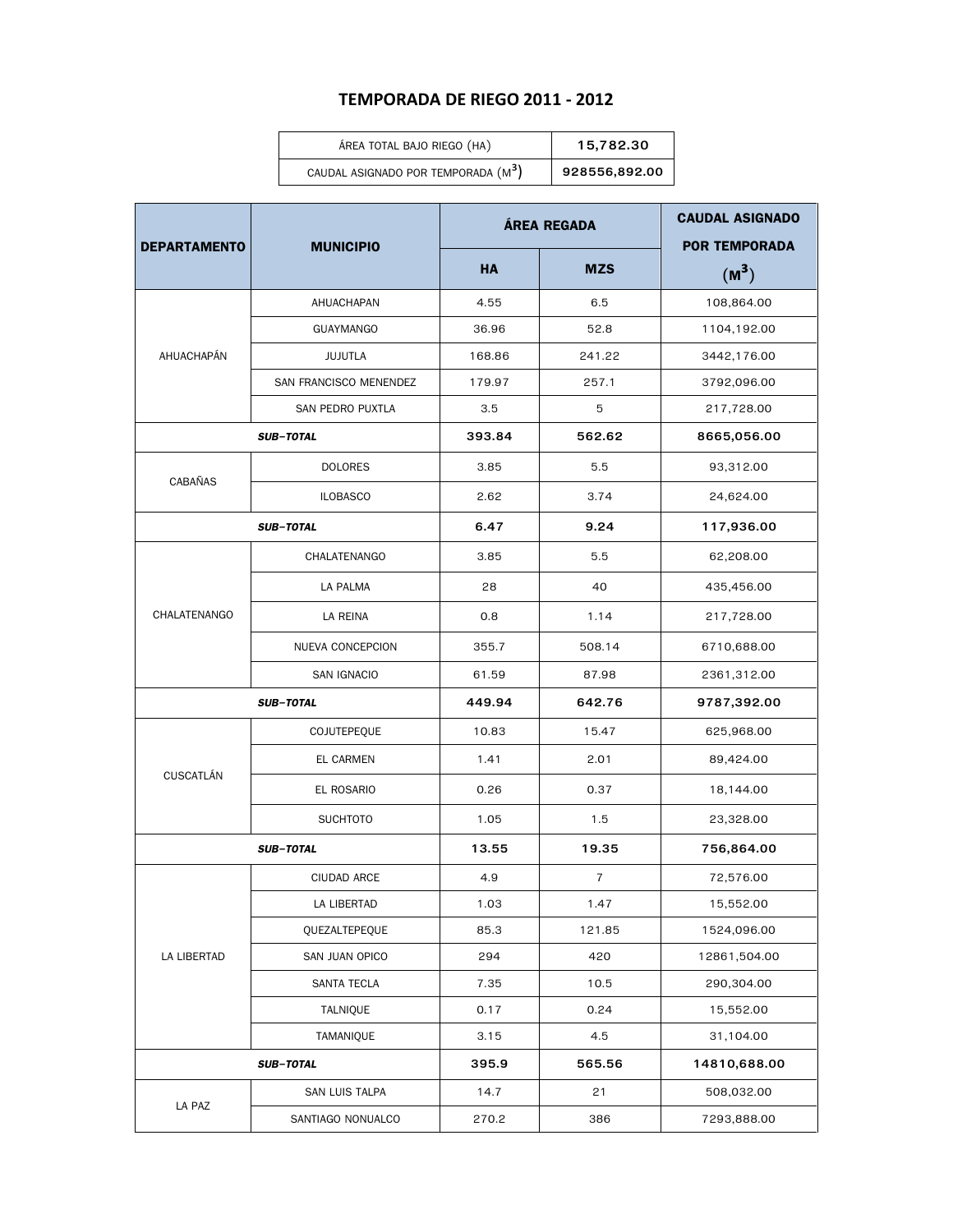|                    | ZACATECOLUCA              | 853.04   | 1218.62        | 111662,064.00 |
|--------------------|---------------------------|----------|----------------|---------------|
|                    | <b>SUB-TOTAL</b>          | 1,137.94 | 1,625.62       | 119463,984.00 |
|                    | EL CARMEN                 | 17.5     | 25             | 108,864.00    |
|                    | <b>INTIPUCA</b>           | 14       | 20             | 217,728.00    |
| LA UNIÓN           | PASAQUINA                 | 3.5      | 5              | 1088,640.00   |
|                    | SAN ALEJO                 | 0.7      | 1              | 19,440.00     |
|                    | YUCUAIQUIN                | 1.05     | 1.5            | 31,104.00     |
|                    | <b>SUB-TOTAL</b>          | 36.75    | 52.50          | 1465,776.00   |
|                    | CHILANGA                  | 4.48     | 6.4            | 127,008.00    |
|                    | <b>GUATAJIAGUA</b>        | 81.12    | 115.88         | 1944,000.00   |
| MORAZÁN            | MEANGUERA                 | 0.69     | 0.98           | 18,144.00     |
|                    | SAN FRANCISCO GOTERA      | 10.5     | 15             | 326,592.00    |
|                    | <b>SENSEMBRA</b>          | 1.62     | 2.31           | 97,200.00     |
|                    | YAMABAL                   | 44.1     | 63             | 1275,264.00   |
|                    | <b>SUB-TOTAL</b>          | 142.51   | 203.58         | 3788,208.00   |
|                    | CHAPELTIQUE               | 58.05    | 82.92          | 1809,216.00   |
| <b>SAN MIGUEL</b>  | <b>EL TRANSITO</b>        | 510.5    | 729.28         | 9217,152.00   |
|                    | <b>SAN MIGUEL</b>         | 1.4      | 2              | 46,656.00     |
|                    | <b>SUB-TOTAL</b>          | 569.95   | 814.21         | 11073,024.00  |
|                    | APOPA                     | 8.4      | 12             | 181,440.00    |
|                    | EL PAISNAL                | 140      | 200            | 5007,744.00   |
| SAN SALVADOR       | PANCHIMALCO               | 0.7      | $\mathbf{1}$   | 54,432.00     |
|                    | SANTO TOMAS               | 10.55    | 15.07          | 238,572.00    |
|                    | <b>SUB-TOTAL</b>          |          | 228.07         | 5482,188.00   |
| <b>SAN VICENTE</b> | <b>SAN VICENTE</b>        | 54.6     | 78             | 2511,648.00   |
|                    | <b>TECOLUCA</b>           | 416.95   | 595.64         | 490416,768.00 |
|                    | <b>SUB-TOTAL</b>          | 471.55   | 673.64         | 492928,416.00 |
|                    | CANDELARIA DE LA FRONTERA | 20.98    | 29.97          | 454,896.00    |
|                    | CHALCHUAPA                | 10.3     | 14.71          | 368,064.00    |
|                    | EL PORVENIR               | 78.43    | 112.04         | 1441,152.00   |
| <b>SANTA ANA</b>   | METAPAN                   | 8.39     | 11.98          | 254,016.00    |
|                    | SANTA ANA                 | 171      | 244.28         | 3701,376.00   |
|                    | SANTIAGO DE LA FRONTERA   | 84.69    | 120.98         | 1333,584.00   |
|                    | <b>TEXISTEPEQUE</b>       | 2.35     | 3.35           | 163,296.00    |
|                    | <b>SUB-TOTAL</b>          |          | 537.34         | 7716,384.00   |
|                    | <b>ACAJUTLA</b>           | 4442.25  | 6346.07        | 73794,240.00  |
| SONSONATE          | ARMENIA                   | 2.8      | $\overline{4}$ | 653,184.00    |
|                    | CALUCO                    | 199.62   | 285.17         | 5798,304.00   |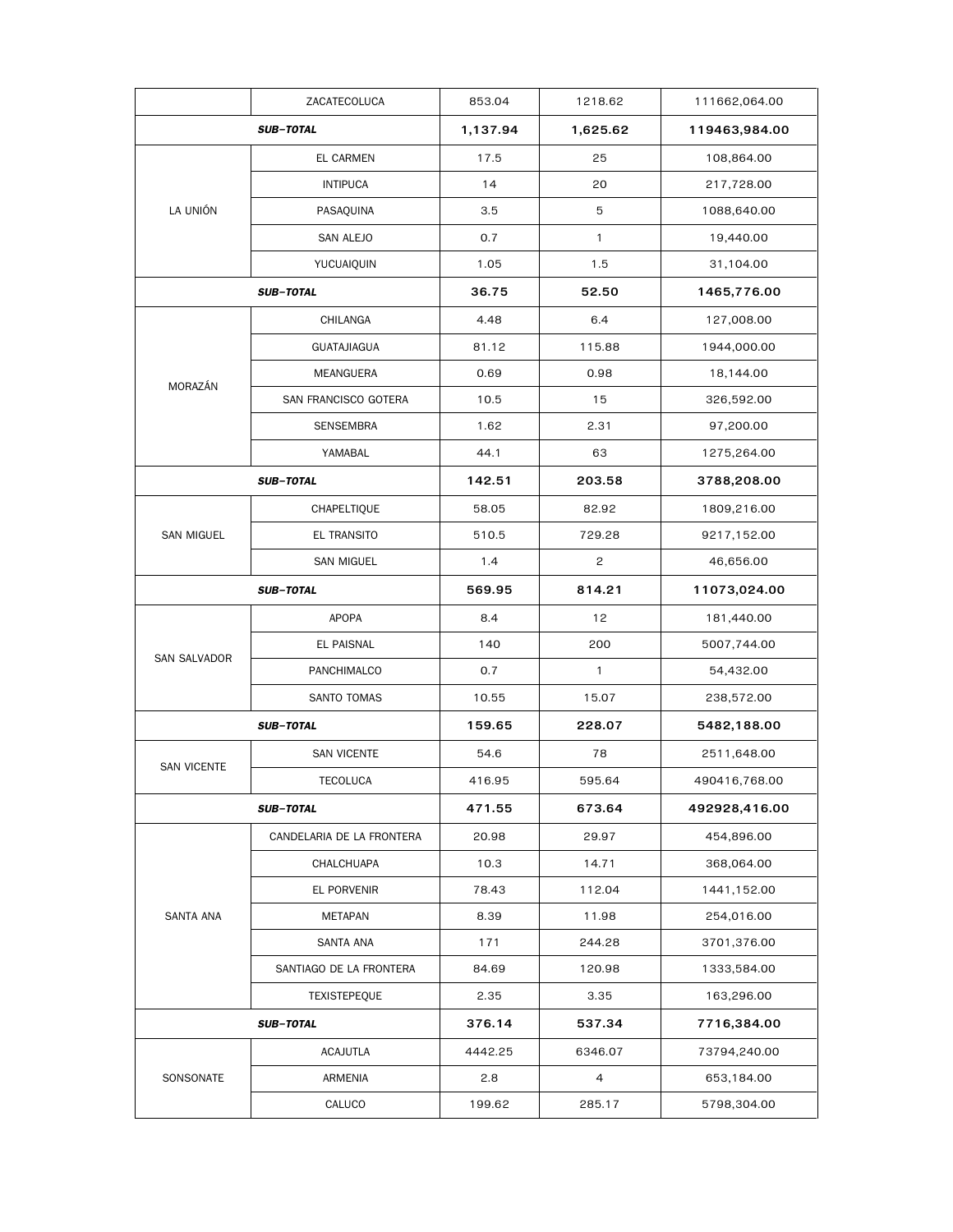|                  | <b>IZALCO</b>            | 650.44    | 929.2     | 18251,568.00  |
|------------------|--------------------------|-----------|-----------|---------------|
|                  | <b>JUAYUA</b>            | 58.9      | 84.14     | 1197,5040.00  |
|                  | <b>NAHUILINGO</b>        | 850.49    | 1214.98   | 22889,952.00  |
|                  | NAHUIZALCO               | 458.05    | 654.35    | 14805,504.00  |
|                  | SAN ANTONIO DEL MONTE    | 152.01    | 217.15    | 2656,800.00   |
|                  | <b>SAN JULIAN</b>        | 3.5       | 5         | 36,288.00     |
|                  | SANTO DOMINGO DE GUZMAN  | 254.31    | 363.3     | 6896,016.00   |
|                  | SONSONATE                | 3631.8    | 5188.28   | 92446,272.00  |
|                  | SONZACATE                | 42.67     | 60.95     | 217,728.00    |
| <b>SUB-TOTAL</b> |                          | 10,746.84 | 15,352.62 | 239643,360.00 |
|                  | <b>CONCEPCION BATRES</b> | 157.15    | 224.5     | 7744,896.00   |
|                  | <b>JIQUILISCO</b>        | 567.9     | 811.28    | 3556,224.00   |
| <b>USULUTÁN</b>  | <b>MERCEDES UMANA</b>    | 37.85     | 54.07     | 435,456.00    |
|                  | PUERTO EL TRIUNFO        | 56        | 80        | 489,888.00    |
|                  | SAN DIONISIO             | 62.37     | 89.1      | 631,152.00    |
|                  | <b>SUB-TOTAL</b>         | 881.27    | 1,258.95  | 12857,616.00  |
| <b>TOTAL</b>     |                          | 15,782.30 | 22,546.06 | 928556,892.00 |

FUENTE: SINGAR / DGFCR / MAG



FUENTE: SINGAR / DGFCR / MAG